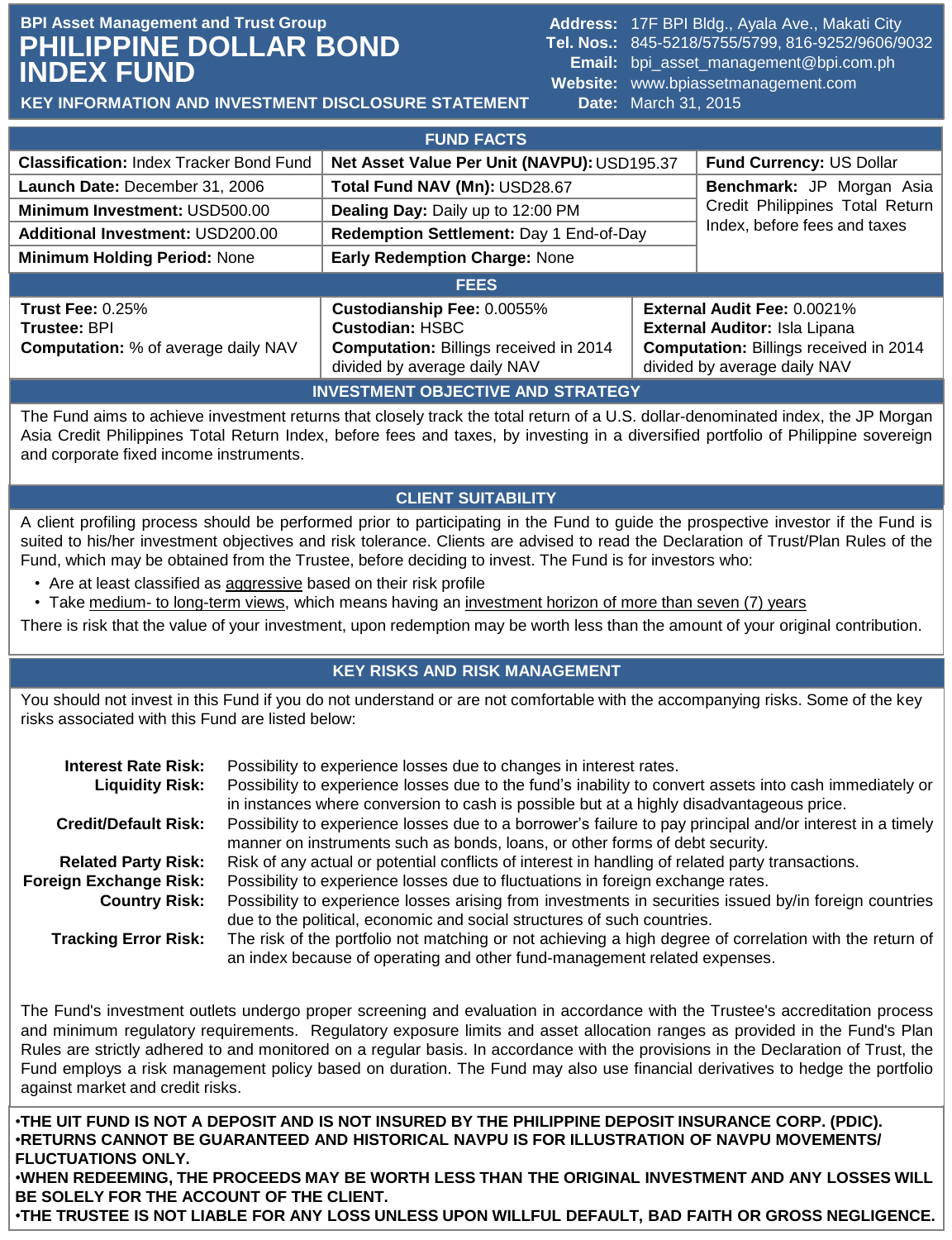## **FUND PERFORMANCE AND STATISTICS**

Historical performance, when presented, is purely for reference purposes and is not a guarantee of future results.

|                          |                          | <b>NAVPU GRAPH</b> |          |               |                               |
|--------------------------|--------------------------|--------------------|----------|---------------|-------------------------------|
| 195<br>175<br>155<br>135 | Fund<br><b>Benchmark</b> |                    |          |               | Gover<br>Corpor<br>Cash a     |
| 115<br>Mar-10            | $Jun-11$                 | Sep-12             | $Dec-13$ | <b>Mar-15</b> | Cash a<br><b>Betwe</b><br>- - |

| <b>CUMULATIVE PERFORMANCE (%) 1</b>              |       |         |             |       |                                   |
|--------------------------------------------------|-------|---------|-------------|-------|-----------------------------------|
| 1 mo                                             | 3 mos | 6 mos   | <b>1 YR</b> | 3 YRS | S.I. <sup>2</sup>                 |
| 0.84                                             | 3.35  | 6.84    | 10.37       | 21.32 | 95.37                             |
| 0.79                                             | 3.31  | 7.11    | 10.96       | 22.54 | 101.17                            |
|                                                  |       |         |             |       |                                   |
| <b>1 YR</b>                                      | 2 YRS | 3 YRS   | 4 YRS       | 5 YRS | S.I. <sup>2</sup>                 |
| 10.37                                            | 5.31  | 6.65    | 8.39        | 8.60  | 8.45                              |
| 10.96                                            | 5.71  | 7.01    | 8.80        | 9.10  | 8.84                              |
| <b>CALENDAR YEAR PERFORMANCE(%) 1</b>            |       |         |             |       |                                   |
| <b>YTD</b>                                       | 2014  | 2013    | 2012        | 2011  | 2010                              |
| 3.35                                             | 10.75 | $-5.23$ | 15.09       | 9.91  | 13.40                             |
| 3.31                                             | 11.47 | $-5.10$ | 15.79       | 10.44 | 13.78                             |
| <b>STATISTICS</b>                                |       |         |             |       |                                   |
| 12 Month NAVPU (Low/High)<br>176.22/195.47       |       |         |             |       |                                   |
| <b>Weighted Average Duration (Years)</b><br>7.45 |       |         |             |       |                                   |
| Volatility, Past 5 Years (%) 3<br>4.92           |       |         |             |       |                                   |
| Portfolio Weighted Yield to Maturity (%)<br>3.36 |       |         |             |       |                                   |
| <b>Current Number of Holdings</b><br>50          |       |         |             |       |                                   |
| Tracking Error (3-Yr) 4                          |       |         |             |       | 1.05                              |
| <b>Average Credit Rating</b>                     |       |         | Baa2/BBB    |       |                                   |
|                                                  |       |         |             |       | <b>ANNUALIZED PERFORMANCE (%)</b> |

| <b>PORTFOLIO COMPOSITION</b> |                         |  |  |  |
|------------------------------|-------------------------|--|--|--|
| <b>Allocation</b>            | % of Fund               |  |  |  |
| Government                   | 65.64                   |  |  |  |
| Corporates                   | 31.47                   |  |  |  |
| Cash and Other Receivables   | 2.89                    |  |  |  |
|                              | <b>Maturity Profile</b> |  |  |  |
| Cash and less than 1 year    | 2.89                    |  |  |  |
| Between 1 and 3 years        | 9.49                    |  |  |  |
| Between 3 and 5 years        | 18.72                   |  |  |  |
| Between 5 and 7 years        | 7.63                    |  |  |  |
| Between 7 and 10 years       | 21.64                   |  |  |  |
| More than 10 years           | 39.63                   |  |  |  |
|                              |                         |  |  |  |
|                              |                         |  |  |  |
|                              |                         |  |  |  |

| <b>TOP HOLDINGS</b>               |                 |           |
|-----------------------------------|-----------------|-----------|
| <b>Name</b>                       | <b>Maturity</b> | % of Fund |
| Republic of the Philippines Bonds | 10/23/2034      | 9.03%     |
| Republic of the Philippines Bonds | 1/14/2031       | 7.02%     |
| Republic of the Philippines Bonds | 2/2/2030        | 6.84%     |
| Republic of the Philippines Bonds | 3/16/2025       | 5.56%     |
| Republic of the Philippines Bonds | 1/20/2040       | 4.81%     |
| Republic of the Philippines Bonds | 1/15/2021       | 4.50%     |
| Republic of the Philippines Bonds | 1/13/2037       | 4.42%     |
| Republic of the Philippines Bonds | 1/21/2024       | 4.11%     |
| Republic of the Philippines Bonds | 1/15/2032       | 4.10%     |
| Republic of the Philippines Bonds | 6/17/2019       | 3.46%     |

## **OUTLOOK AND STRATEGY**

**Market Review.** The JP Morgan Chase Asia Total Return Philippine Bond Index gained 2.18% in March as US Treasuries swung from a high of 2.24% at the early part of the month thereafter dropping by 31 basis points to 1.93% by the end of March. Sentiments were bolstered by the unexpected tone of policy makers coming from the FOMC Meeting last March 19 as they emphasized data dependence and toned-down their outlook on US economic growth. Philippine Sovereign bonds showed positive returns for the month as expectations of a Fed rate hike were moved further back following the FOMC Meeting.

The European Central Bank along with the other central banks in the Eurozone started their bond purchasing program in an effort to stimulate the Eurozone's economy. They plan to purchase EUR 60 Bln of debt securities per month hoping to follow the quantitative-easing program undertaken by the US Federal Reserve in the past.

The Bangko Sentral ng Pilipinas maintained its neutral stance during its meeting last March 26, keeping policy rates, reserve requirement ratio and special deposit rates unchanged for the fourth straight meeting. It further adjusted its inflation forecasts for this year to 2.2% from 2.3% while keeping their estimate of 2.5% for 2016.

Inflation inched up in February to 2.5%, meeting investors' expectations. On the other hand, the budget deficit for 2014 was reported at Php 73.1Bn compared to Php 164.1Bn in 2013. This has been the smallest budget deficit since 2007. Money supply grew by 8.5% in February bringing it to P7.53 trillion, slightly moving faster than January's 7.7% pace.

**Fund Performance.** Against this backdrop, **t**he fund rose by 0.84% in March.

**Fund Strategy.** The Fund will continue to closely track the JPMorgan Asia Credit Total Return Index.

| <sup>1</sup> Returns are net of fees.                                       | <sup>4</sup> Measure of deviation between the Fund's return and |
|-----------------------------------------------------------------------------|-----------------------------------------------------------------|
| <sup>2</sup> Since Inception as an Investment Management Arrangement        | benchmark returns. A lower number means the Fund's return is    |
| (IMA) on April 26, 2005                                                     | closely aligned with the benchmark.                             |
| <sup>3</sup> Measures the degree to which the Fund fluctuates vis-à-vis its | *Declaration of Trust is available upon request through branch  |
| average return over a period of time.                                       | of account.                                                     |